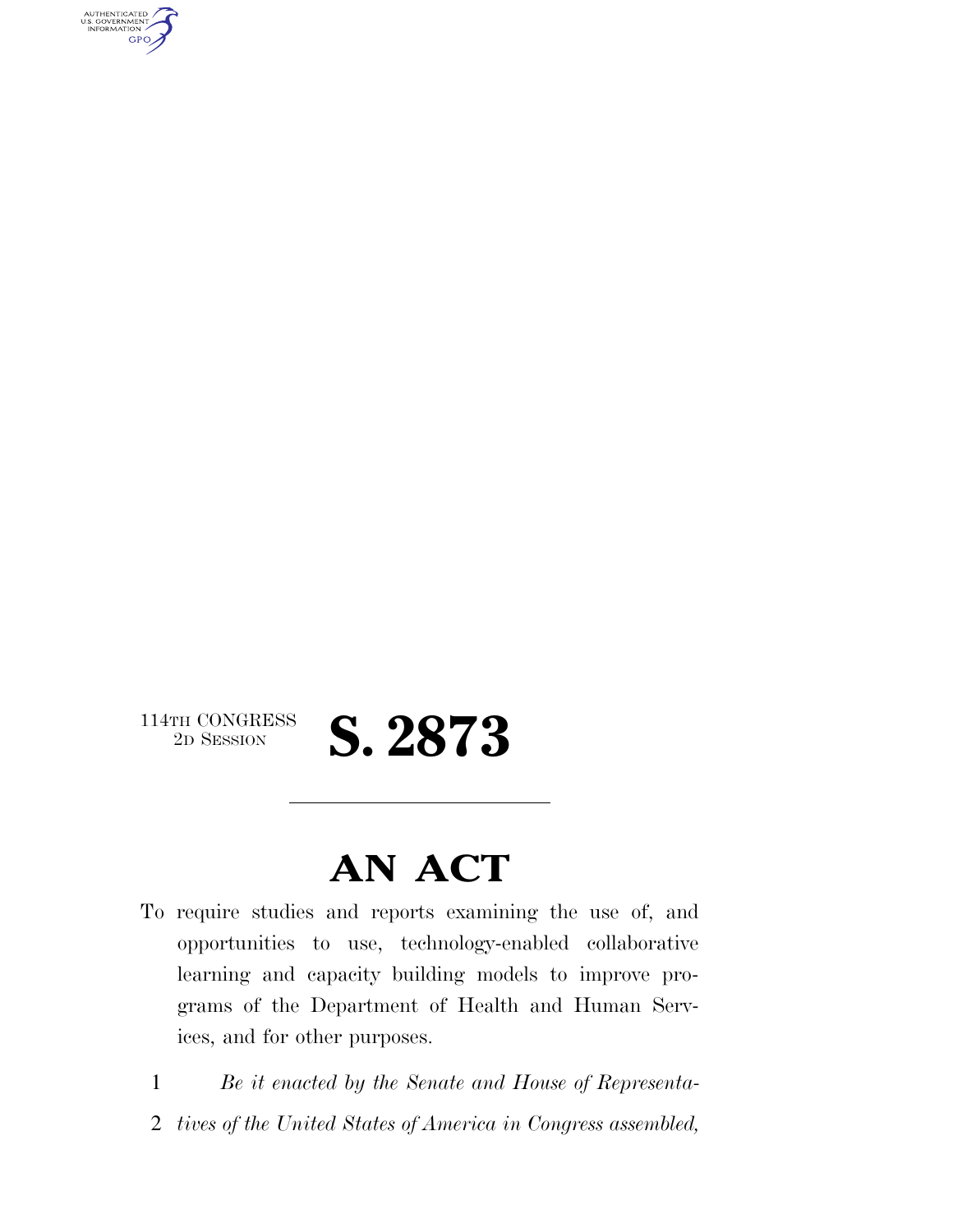#### **SECTION 1. SHORT TITLE.**

 This Act may be cited as the ''Expanding Capacity for Health Outcomes Act'' or the ''ECHO Act''.

#### **SEC. 2. DEFINITIONS.**

In this Act:

 (1) HEALTH PROFESSIONAL SHORTAGE AREA.—The term ''health professional shortage area'' means a health professional shortage area des- ignated under section 332 of the Public Health Serv-ice Act (42 U.S.C. 254e).

 (2) INDIAN TRIBE.—The term ''Indian tribe'' has the meaning given the term in section 4 of the Indian Self-Determination and Education Assistance Act (25 U.S.C. 5304).

 (3) MEDICALLY UNDERSERVED AREA.—The term ''medically underserved area'' has the meaning given the term ''medically underserved community'' in section 799B of the Public Health Service Act (42 U.S.C. 295p).

 (4) MEDICALLY UNDERSERVED POPULATION.— The term ''medically underserved population'' has the meaning given the term in section 330(b) of the Public Health Service Act (42 U.S.C. 254b(b)).

†**S 2873 ES** (5) NATIVE AMERICANS.—The term ''Native Americans'' has the meaning given the term in sec-tion 736 of the Public Health Service Act (42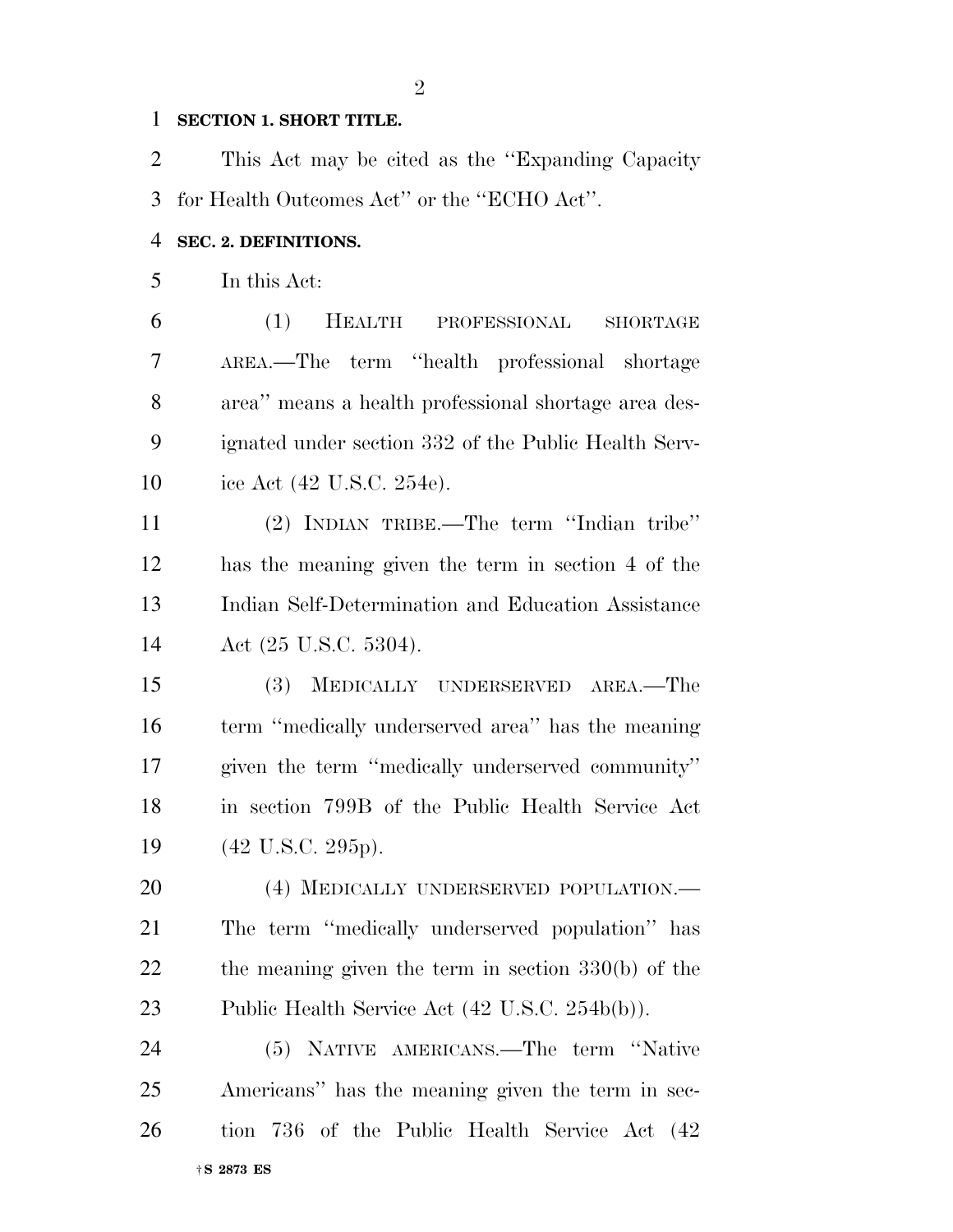U.S.C. 293) and includes Indian tribes and tribal or-ganizations.

 (6) SECRETARY.—The term ''Secretary'' means the Secretary of Health and Human Services.

 (7) TECHNOLOGY-ENABLED COLLABORATIVE LEARNING AND CAPACITY BUILDING MODEL.—The term ''technology-enabled collaborative learning and capacity building model'' means a distance health education model that connects specialists with mul- tiple other health care professionals through simulta- neous interactive videoconferencing for the purpose of facilitating case-based learning, disseminating best practices, and evaluating outcomes.

 (8) TRIBAL ORGANIZATION.—The term ''tribal organization'' has the meaning given the term in section 4 of the Indian Self-Determination and Edu-cation Assistance Act (25 U.S.C. 5304).

**SEC. 3. EXAMINATION AND REPORT ON TECHNOLOGY-EN-**

 **ABLED COLLABORATIVE LEARNING AND CA-PACITY BUILDING MODELS.** 

(a) EXAMINATION.—

 (1) IN GENERAL.—The Secretary shall examine technology-enabled collaborative learning and capac-ity building models and their impact on—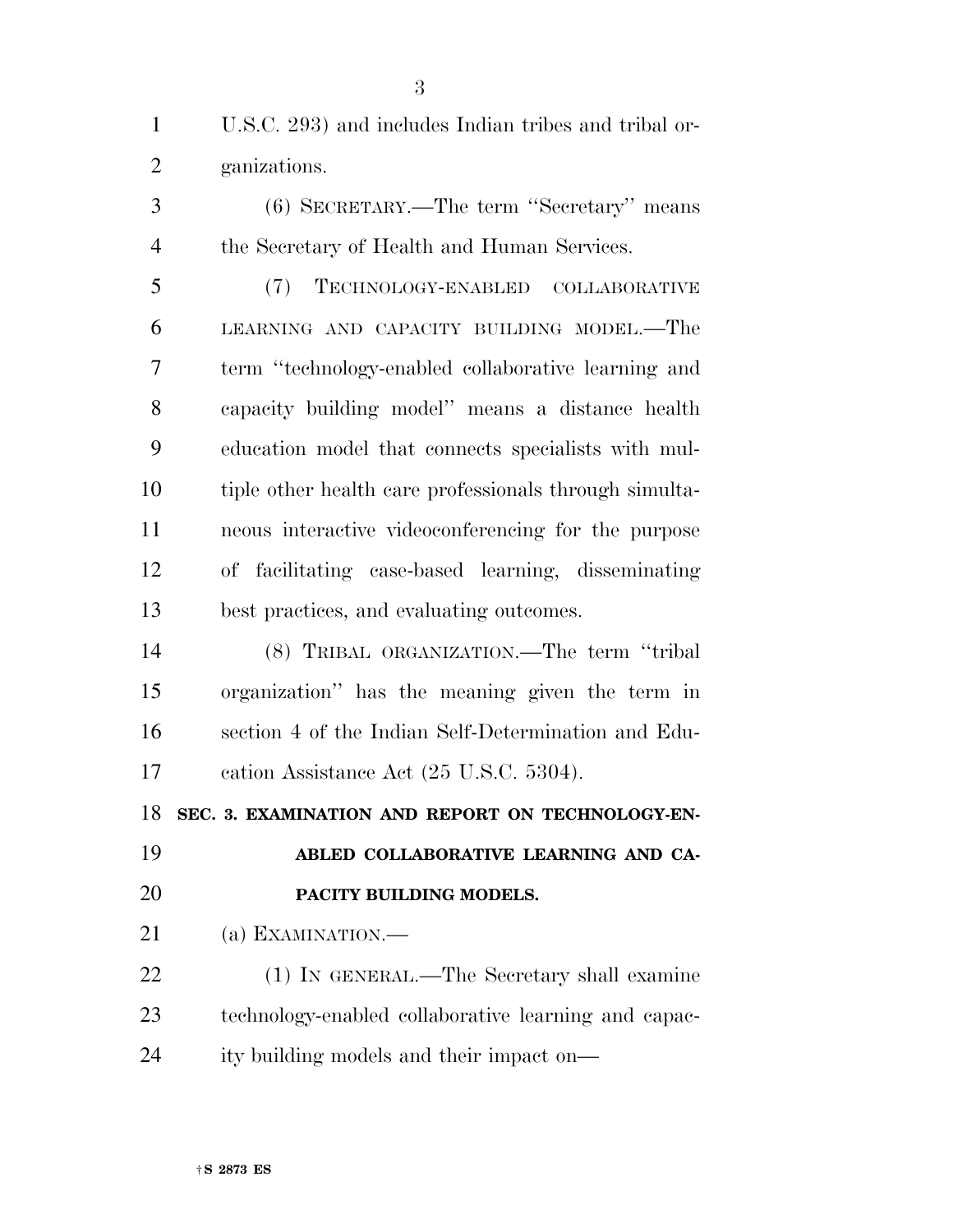| $\mathbf{1}$   | (A) addressing mental and substance use                |
|----------------|--------------------------------------------------------|
| $\overline{2}$ | disorders, chronic diseases and conditions, pre-       |
| 3              | natal and maternal health, pediatric care, pain        |
| $\overline{4}$ | management, and palliative care;                       |
| 5              | (B) addressing health care workforce                   |
| 6              | issues, such as specialty care shortages and pri-      |
| 7              | mary care workforce recruitment, retention, and        |
| 8              | support for lifelong learning;                         |
| 9              | (C) the implementation of public health                |
| 10             | programs, including those related to disease           |
| 11             | prevention, infectious disease outbreaks, and          |
| 12             | public health surveillance;                            |
| 13             | (D) the delivery of health care services in            |
| 14             | rural areas, frontier areas, health professional       |
| 15             | shortage areas, and medically underserved              |
| 16             | areas, and to medically underserved populations        |
| 17             | and Native Americans; and                              |
| 18             | (E) addressing other issues the Secretary              |
| 19             | determines appropriate.                                |
| 20             | (2) CONSULTATION.—In the examination re-               |
| 21             | quired under paragraph (1), the Secretary shall con-   |
| 22             | sult public and private stakeholders with expertise in |
| 23             | using technology-enabled collaborative learning and    |
| 24             | capacity building models in health care settings.      |
| 25             | (b) REPORT.—                                           |

†**S 2873 ES**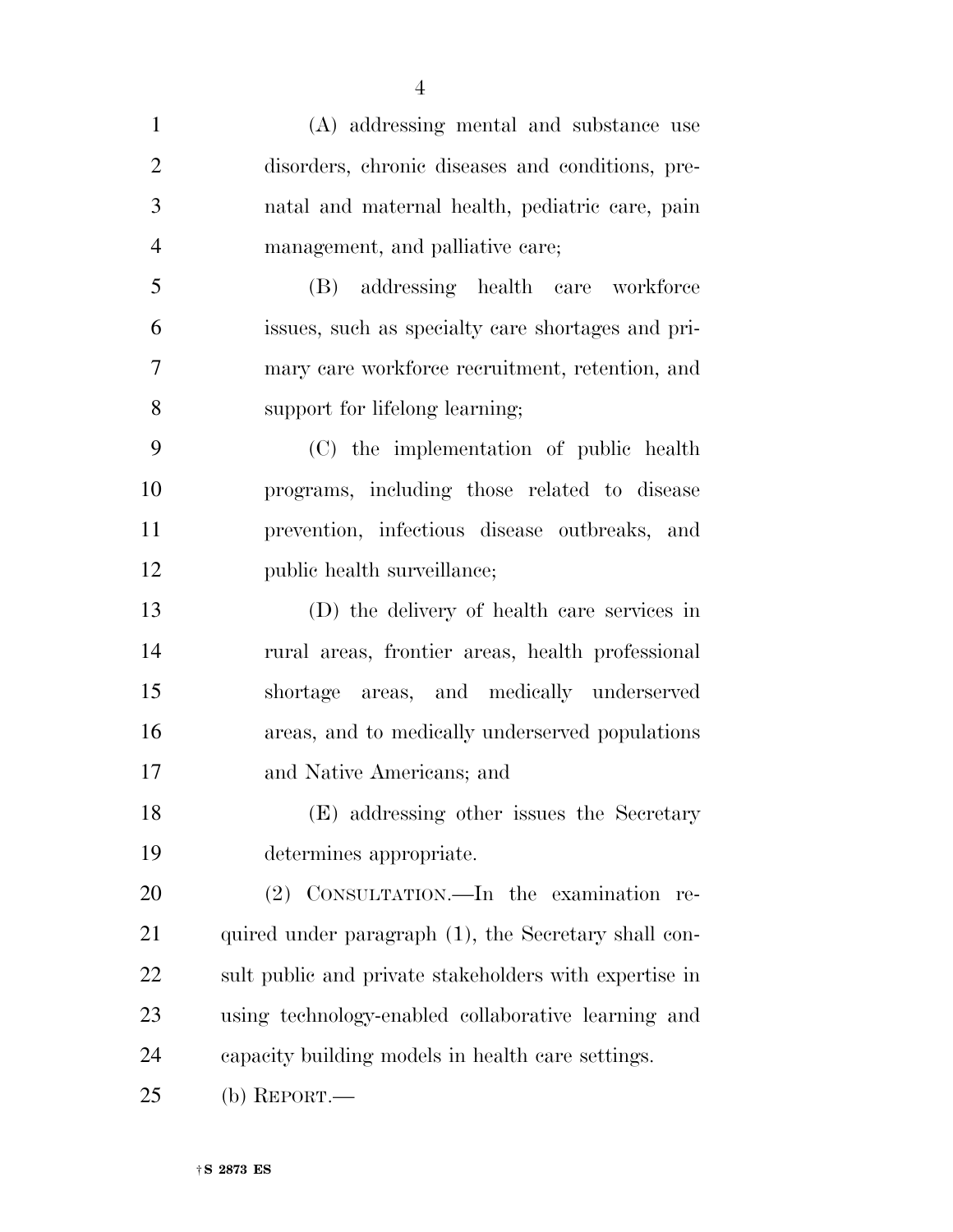(1) IN GENERAL.—Not later than 2 years after the date of enactment of this Act, the Secretary shall submit to the Committee on Health, Edu- cation, Labor, and Pensions of the Senate and the Committee on Energy and Commerce of the House of Representatives, and post on the appropriate website of the Department of Health and Human Services, a report based on the examination under subsection (a).

 (2) CONTENTS.—The report required under paragraph (1) shall include findings from the exam- ination under subsection (a) and each of the fol-lowing:

(A) An analysis of—

 (i) the use and integration of tech- nology-enabled collaborative learning and capacity building models by health care providers;

 (ii) the impact of such models on health care provider retention, including in health professional shortage areas in the States and communities in which such 23 models have been adopted;

24 (iii) the impact of such models on the quality of, and access to, care for patients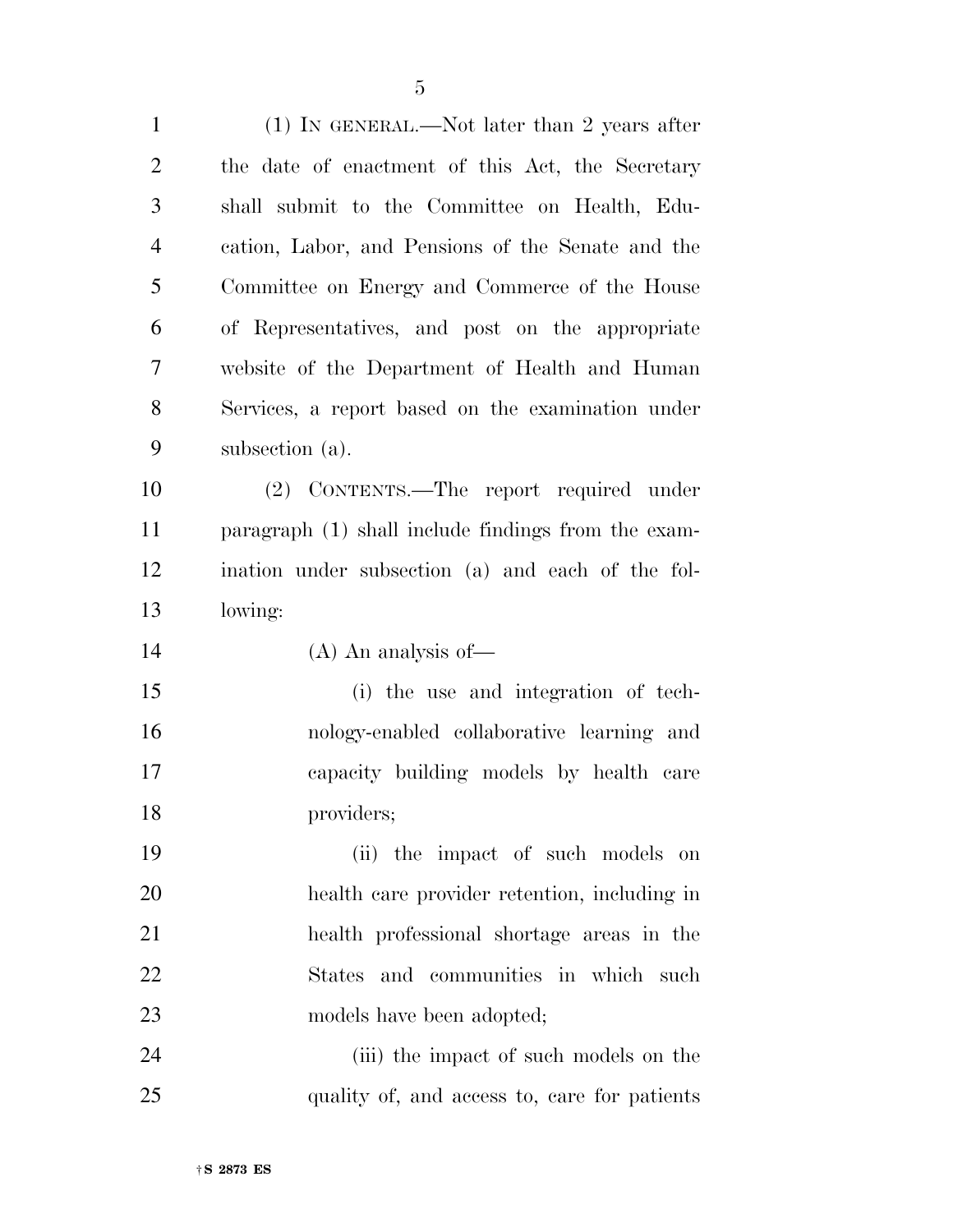| $\mathbf{1}$   | in the States and communities in which          |
|----------------|-------------------------------------------------|
| $\overline{2}$ | such models have been adopted;                  |
| 3              | (iv) the barriers faced by health care          |
| $\overline{4}$ | providers, States, and communities<br>in        |
| 5              | adopting such models;                           |
| 6              | (v) the impact of such models on the            |
| 7              | ability of local health care providers and      |
| 8              | specialists to practice to the full extent of   |
| 9              | their education, training, and licensure, in-   |
| 10             | cluding the effects on patient wait times       |
| 11             | for specialty care; and                         |
| 12             | (vi) efficient and effective practices          |
| 13             | used by States and communities that have        |
| 14             | adopted such models, including potential        |
| 15             | cost-effectiveness of such models.              |
| 16             | (B) A list of such models that have been        |
| 17             | funded by the Secretary in the 5 years imme-    |
| 18             | diately preceding such report, including the    |
| 19             | Federal programs that have provided funding     |
| 20             | for such models.                                |
| 21             | (C) Recommendations to reduce barriers          |
| 22             | for using and integrating such models, and op-  |
| 23             | portunities to improve adoption of, and support |
| 24             | for, such models as appropriate.                |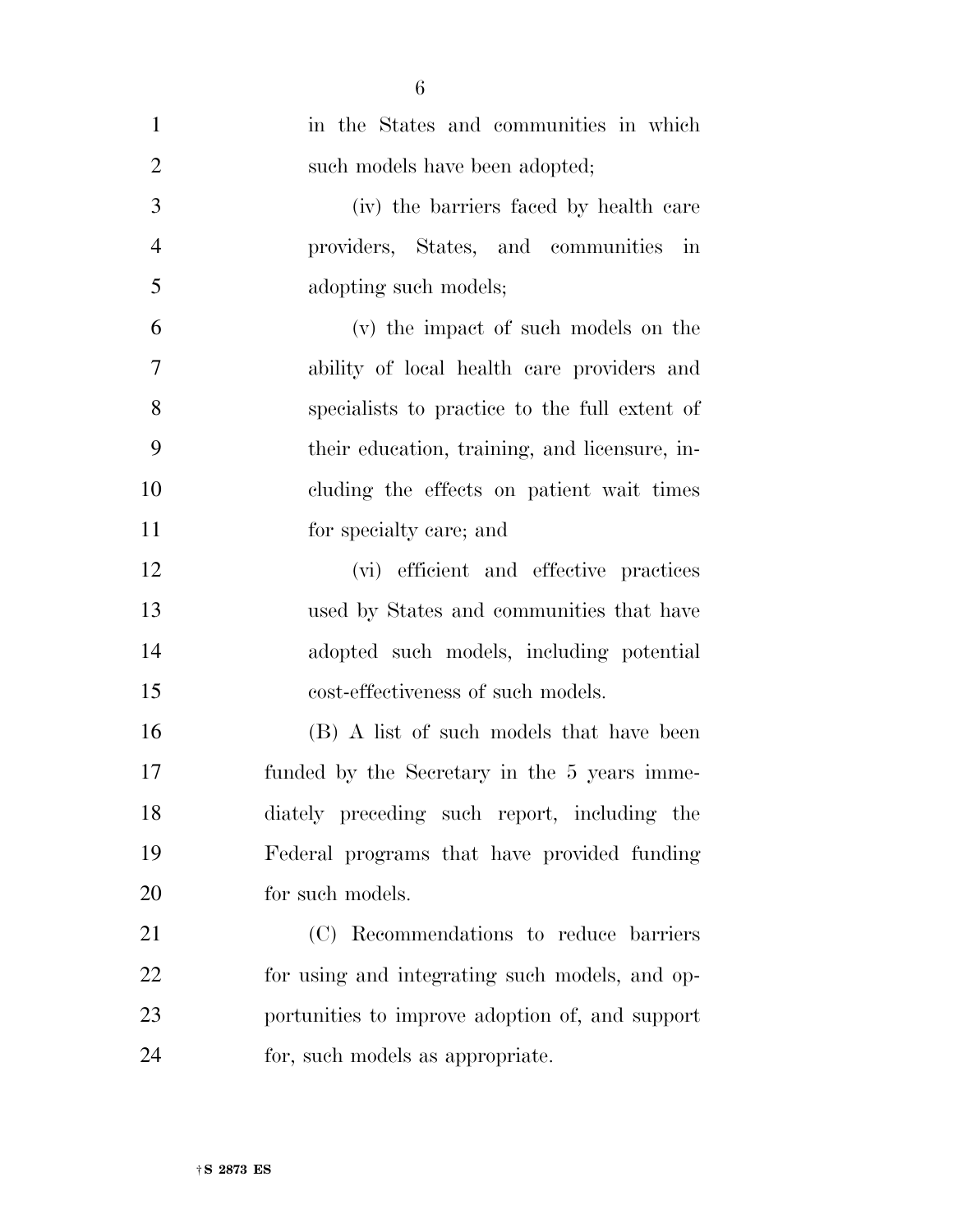| $\mathbf{1}$   | (D) Opportunities for increased adoption          |
|----------------|---------------------------------------------------|
| $\overline{2}$ | of such models into programs of the Depart-       |
| 3              | ment of Health and Human Services that are        |
| $\overline{4}$ | in existence as of the report.                    |
| 5              | (E) Recommendations regarding the role            |
| 6              | of such models in continuing medical education    |
| 7              | and lifelong learning, including the role of aca- |
| 8              | demic medical centers, provider organizations,    |
| 9              | and community providers in such education and     |
| 10             | lifelong learning.                                |
|                | Passed the Senate November 29, 2016.              |
|                | Attest:                                           |

*Secretary.*